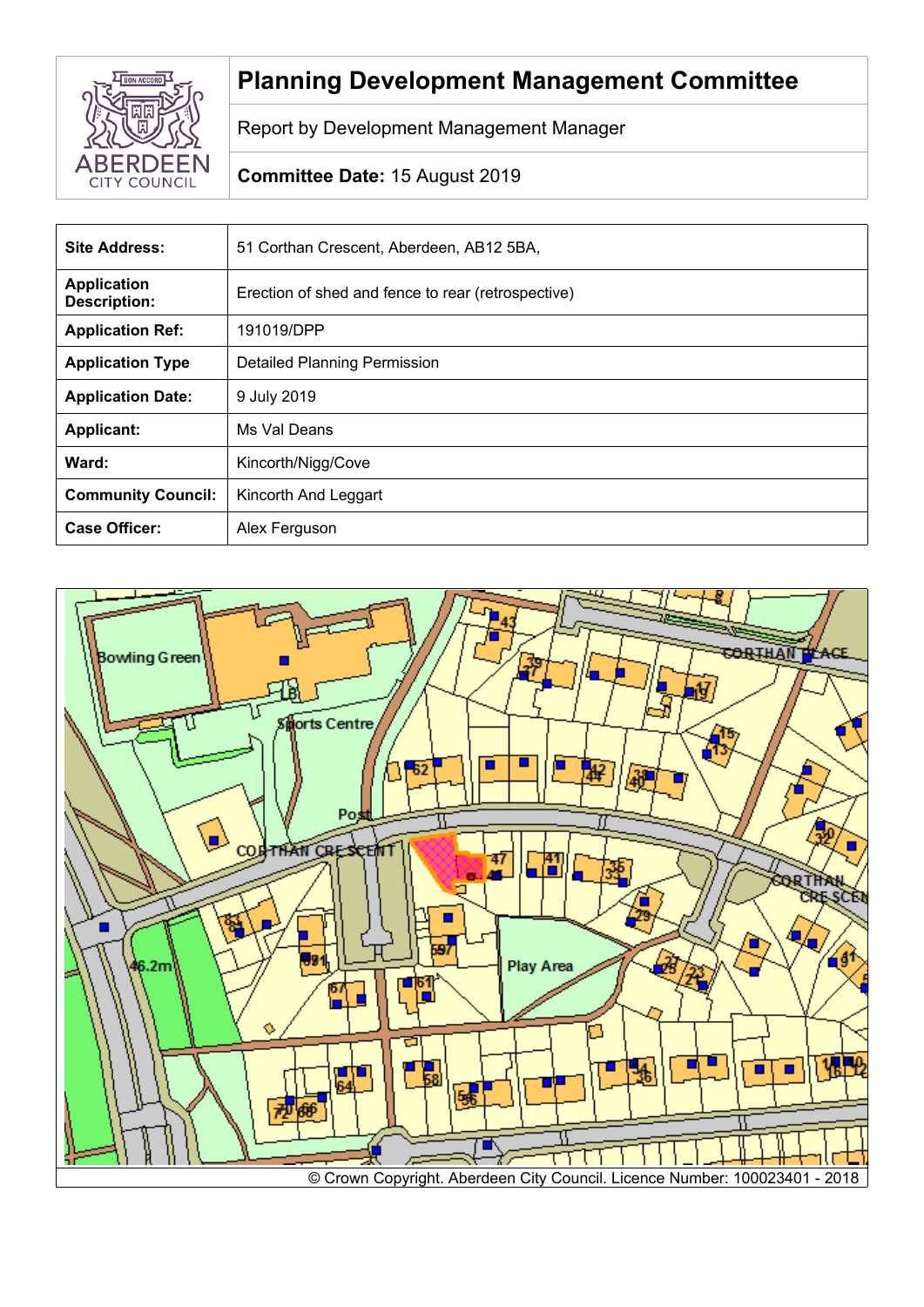#### **RECOMMENDATION**

Approve Unconditionally

## **APPLICATION BACKGROUND**

#### **Site Description**

The application site comprises the curtilage of a first-floor flat which occupies the western half of a semi-detached 'four-in-a-block' building on the southern side of Corthan Crescent, Kincorth. The property lies to the east of a cul-de-sac within the street serving no's 53 – 75 Corthan Crescent and as a result, it has an irregular, chamfered mutual western boundary with the neighbouring properties 53 & 55 Corthan Crescent to the south. The irregular boundary gives the application property a relatively large front and side garden area of approximately 200sqm.

The flatted building and its front / side garden areas sit approximately 1.2m above the height of the pavement on the southern side of the street. The front garden area incorporates a driveway at street level, a communal path serving the application property and the neighbouring ground floor flat at no. 49 (both accessed via the western gable end). The applicant's garden contains an unauthorised summer house outbuilding positioned forward of the front building line and a 1.8m high timber fence (both subject of this application) toward the rear (south) of the garden. The garden also sees a small timber decked area and a pond adjacent to the western gable. Low-level shrubs and bushes are sporadically interspersed throughout the remainder of the garden.

## **Relevant Planning History**

**071426** – Planning permission was approved in 2007 for the formation of a driveway to the front of the property.

## **APPLICATION DESCRIPTION**

#### **Description of Proposal**

Planning permission is retrospectively sought for the erection of a summer house outbuilding and a fence within the front and side garden area of the property. The plans have been amended since the original submission, with the summer house re-positioned to sit behind the front building line of the application property, rather than to the front, as constructed.

The summer house has a footprint of approximately 6sqm (2.6m x 2.4m), with a mono-pitched roof with a ridge height of 2.3m and an eaves height of 2.1m. The outbuilding is painted black on its blank northern (rear) elevation, with natural timber linings on both of its side elevations. The building incorporates windows on its side elevations and a timber door on its eastern elevation, whilst the southern elevation is predominantly glazed.

The 1.8m high natural timber fence (with horizontal boards) surrounds a slabbed area to the rear of the timber deck.

## **Supporting Documents**

All drawings can be viewed on the Council's website at: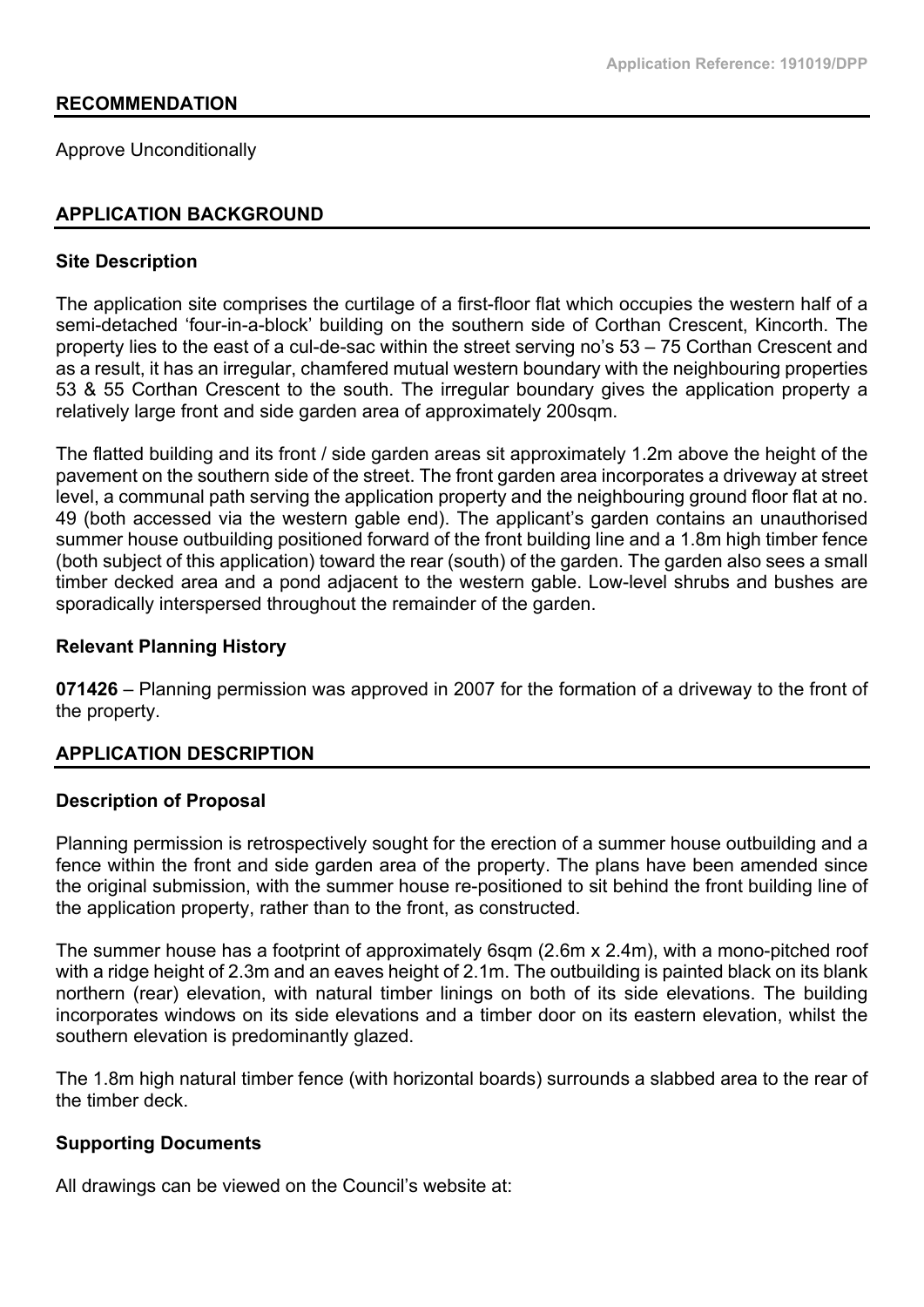[https://publicaccess.aberdeencity.gov.uk/online](https://publicaccess.aberdeencity.gov.uk/online-applications/applicationDetails.do?activeTab=documents&keyVal=PTPLRGBZH8U00)[applications/applicationDetails.do?activeTab=documents&keyVal=PTPLRGBZH8U00.](https://publicaccess.aberdeencity.gov.uk/online-applications/applicationDetails.do?activeTab=documents&keyVal=PTPLRGBZH8U00)

## **Reason for Referral to Committee**

The application has been referred to the Planning Development Management Committee because six members of the public have made representations objecting to the proposals.

## **CONSULTATIONS**

## **Kincorth and Leggart Community Council** – No response.

#### **REPRESENTATIONS**

Fourteen representations have been received from members of the public: Eight in support of the application and six objecting to the proposals. It is important to note that the representations received were all made in reference to the originally submitted plans, which saw the summer house located to the front of the building, and that the plans have subsequently been amended to move the summer house back from the street. The points raised in the representations received can be summarised as follows:

#### In support

• The applicant has improved the appearance of the garden in recent years and the works have improved the appearance of the area.

#### **Objections**

- The fence and summer house detract from the character and appearance of the street;
- The summer house is a distraction to drivers:
- The placement of the summer house in front of the property does not fit in with the aesthetic of the area; and
- The fence erected appears to exceed 6 feet in height and is not sensitive to neighbouring properties.

#### Non-material considerations

In addition to the above comments, the following non-material considerations were also raised:

- The building has not been erected in line with building standards;
- The land-ownership of specific garden areas shown on the submitted plans is queried;
- The fence and building are a hazard to members of the public (due to subsidence, the potential collapse of the existing front boundary wall and exposed metal plates and electrical wiring);
- The fenced area is allegedly for the breeding of dogs:
- The works are impacting on the sale of a neighbour's property;

## **MATERIAL CONSIDERATIONS**

## **Legislative Requirements**

Sections 25 and 37(2) of the Town and Country Planning (Scotland) Act 1997 require that where, in making any determination under the planning acts, regard is to be had to the provisions of the Development Plan and that determination shall be made in accordance with the plan, so far as material to the application unless material considerations indicate otherwise.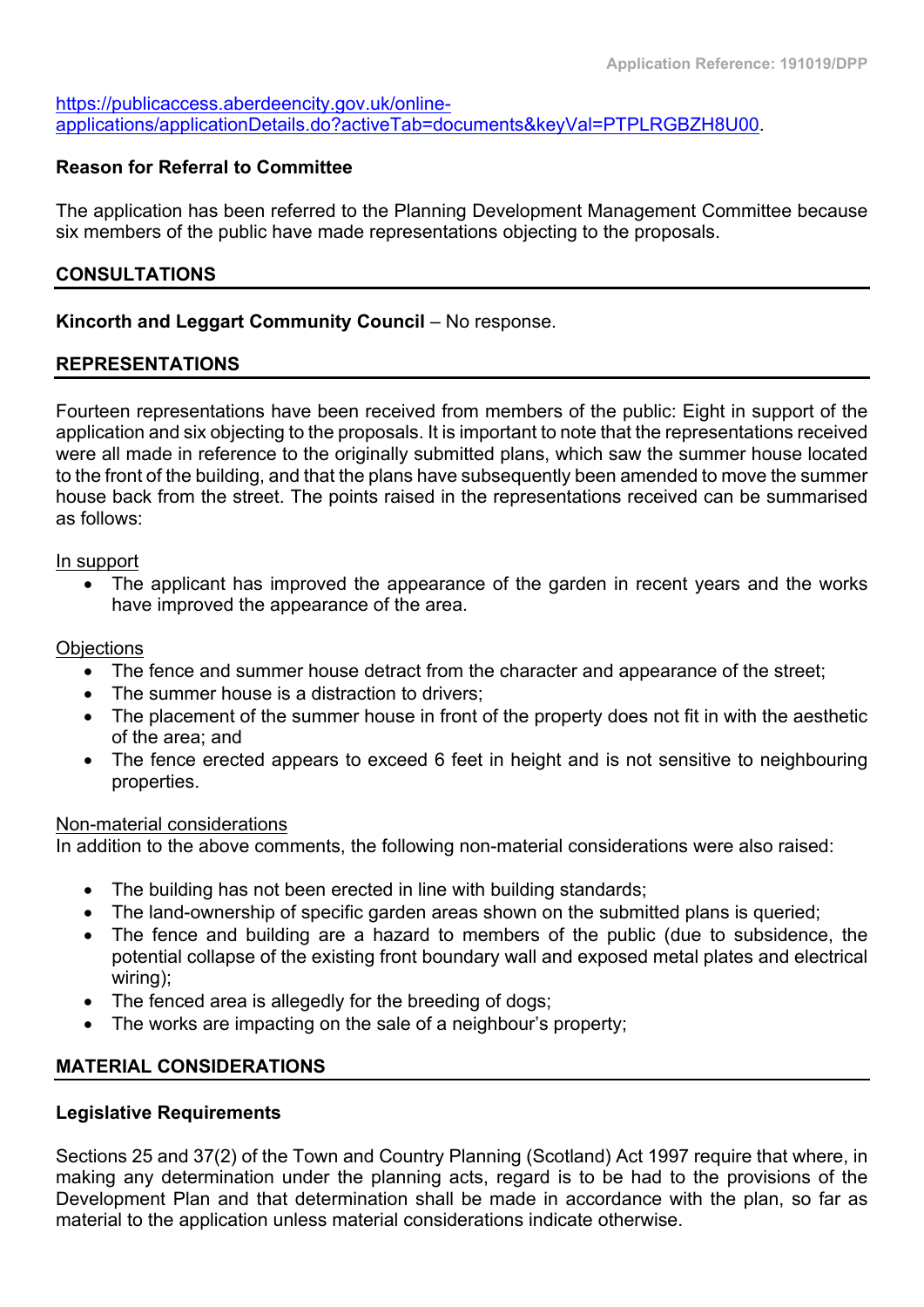## **Aberdeen City and Shire Strategic Development Plan (2014) (SDP)**

The purpose of the SDP is to set a spatial strategy for the future development of the Aberdeen City and Shire. The general objectives of the plan are promoting economic growth and sustainable economic development which will reduce carbon dioxide production, adapting to the effects of climate change, limiting the use of non-renewable resources, encouraging population growth, maintaining and improving the region's built, natural and cultural assets, promoting sustainable communities and improving accessibility.

From the 29 March 2019, the Strategic Development Plan 2014 will be beyond its five-year review period. In the light of this, for proposals which are regionally or strategically significant or give rise to cross boundary issues between Aberdeen City and Aberdeenshire, the presumption in favour of development that contributes to sustainable development will be a significant material consideration in line with Scottish Planning Policy 2014.

The Aberdeen City Local Development Plan 2017 will continue to be the primary document against which applications are considered. The Proposed Aberdeen City & Shire SDP 2020 may also be a material consideration.

## **Aberdeen Local Development Plan (ALDP)**

- D1: Quality Placemaking by Design
- H1: Residential Areas

## **Supplementary Guidance and Technical Advice Notes**

Householder Development Guide

## **EVALUATION**

## **Design, Character and Amenity**

The application site is situated Kincorth, a residential area as zoned in the Aberdeen Local Development Plan (ALDP) and as such, Policy H1 Residential Areas) of the ALDP is applicable. Policy H1 states:

*Within existing residential areas, proposals for new development and householder development will be approved in principle if it:*

- *does not constitute over development;*
- *does not have an unacceptable impact on the character and amenity of the surrounding area;*
- *does not result in the loss of valuable and valued areas of open space. Open space is defined in the Aberdeen Open Space Audit 2010; and*
- *complies with Supplementary Guidance.*

## Overdevelopment

Whilst not defined in the ALDP, in Planning terms 'overdevelopment' refers, in a residential sense, to the point at which the level of development within a particular plot begins to harm the character and amenity of an area. In this regard, the Council's Householder Development Guide (General Principles 4 & 5) states that no more than 50% of the front or rear curtilage shall be covered by development.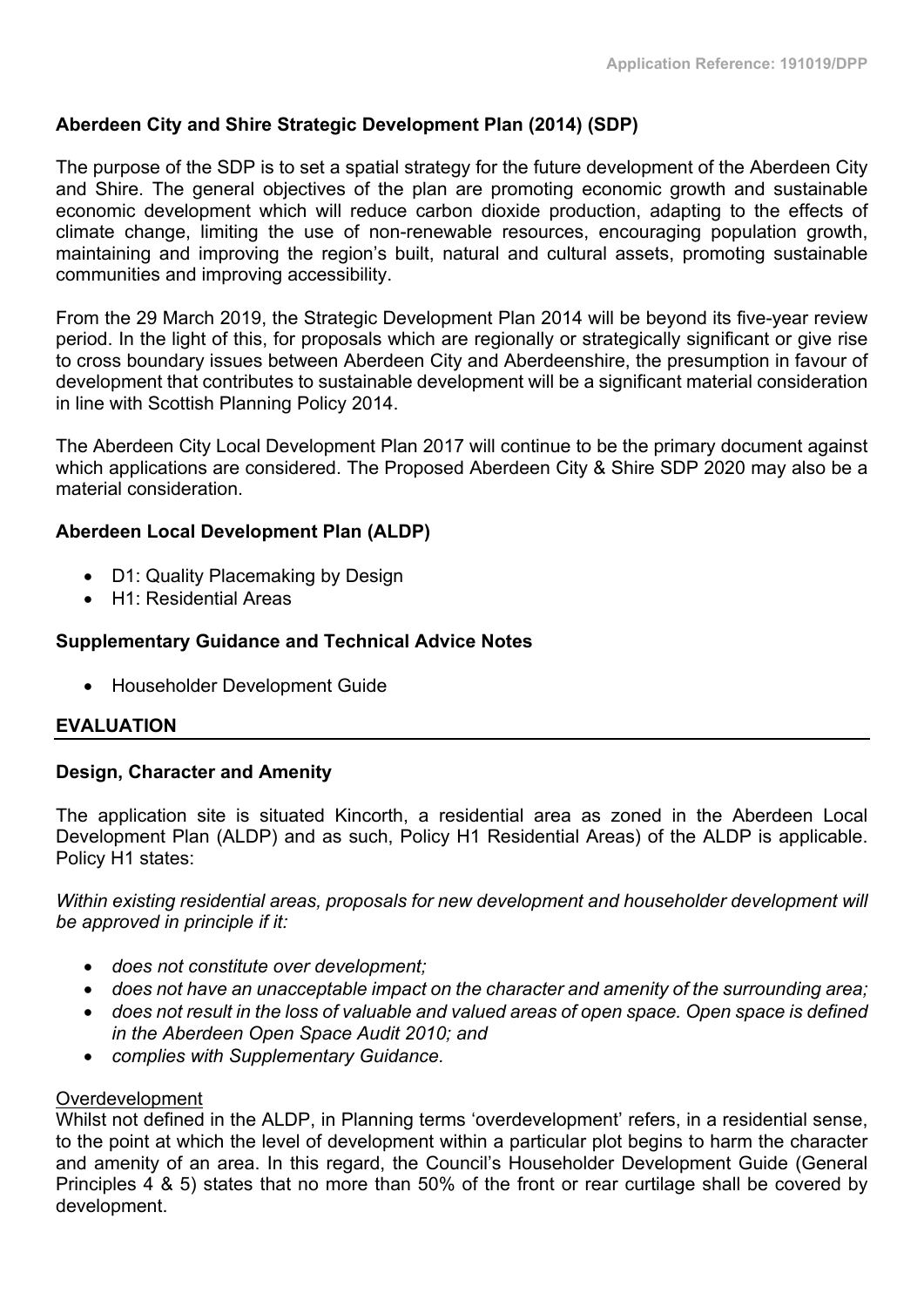Whilst applicable to dwellings rather than flats, for the purposes of defining a residential property's front and rear curtilage, the Scottish Government Circular 1/2012: 'Guidance on Householder Permitted Development Rights' is of use. It defines the front curtilage as 'all the land forward of the principal elevation' and the rear curtilage as the remainder of the curtilage.

Whilst the doors to both 49 and 51 Corthan Crescent are sited on its western gable, architecturally the building fronts north onto Corthan Crescent and the northern elevation is considered to be the principal elevation of the building.

In this regard, the summer house and fence would both be sited within the 'rear' curtilage of the flat, although due to the chamfered nature of the boundary, the rear curtilage is prominently visible from the street, unlike most traditional rear garden areas. The rear curtilage of no. 51 extends to approximately 90sqm.

The slabbed area with perimeter timber fence and shed covers approximately 25sqm. The barbeque and decked area covers approximately 8sqm and the summer house (once re-located from its current position to the rear curtilage) would cover an additional 6sqm. Thus, the combined total of development covering the applicant's rear curtilage following the re-siting of the summer house, would be 39sqm, or 43%.

The existing and proposed works therefore would not constitute the overdevelopment of the site.

#### Impact on character and amenity

With regard to assessing the impact of the summer house on character and amenity, the Householder Development Guide (HDG) section 3.1.6 – Outbuildings, states that:

- *Outbuildings must always be subordinate in scale to the dwellinghouse and two storey outbuildings will generally not be permitted;*
- *Outbuildings should not have a negative impact on the character of the surrounding area;*
- *Proposals will be assessed on their impact on the amenity of the area (e.g. loss of daylight/privacy) in the same way as extensions;*
- *Outbuildings will not usually be acceptable in front gardens because of the damaging impact development forward of a front building line can have on the visual character of an area.*

At just over 2m in height and with a square footprint of just 6sqm, the summer house would be of a scale and appearance not dissimilar to a traditional garden shed, albeit with a mono-pitched roof and an increased amount of glazing. The outbuilding is subordinate in scale to the parent flatted building.

It is acknowledged that the summer house, in its current, unauthorised position forward of the building line, does have an unacceptable impact on the visual character and appearance of the area. As the HDG notes, such structures are not common in front gardens and the increased ground level of the garden only serves to exacerbate the dominant impact of the structure on the street-scene at present.

However, having notified the applicant of the unacceptability of the summer house's current location, amended plans were subsequently submitted, with the summer house proposed to be relocated to the west of the building, behind its front building line. The Planning Authority is satisfied that the revised location of the summer house, despite still being visible from the street, would be far less prominent on the street-scene, to an extent that it would not adversely affect the character of the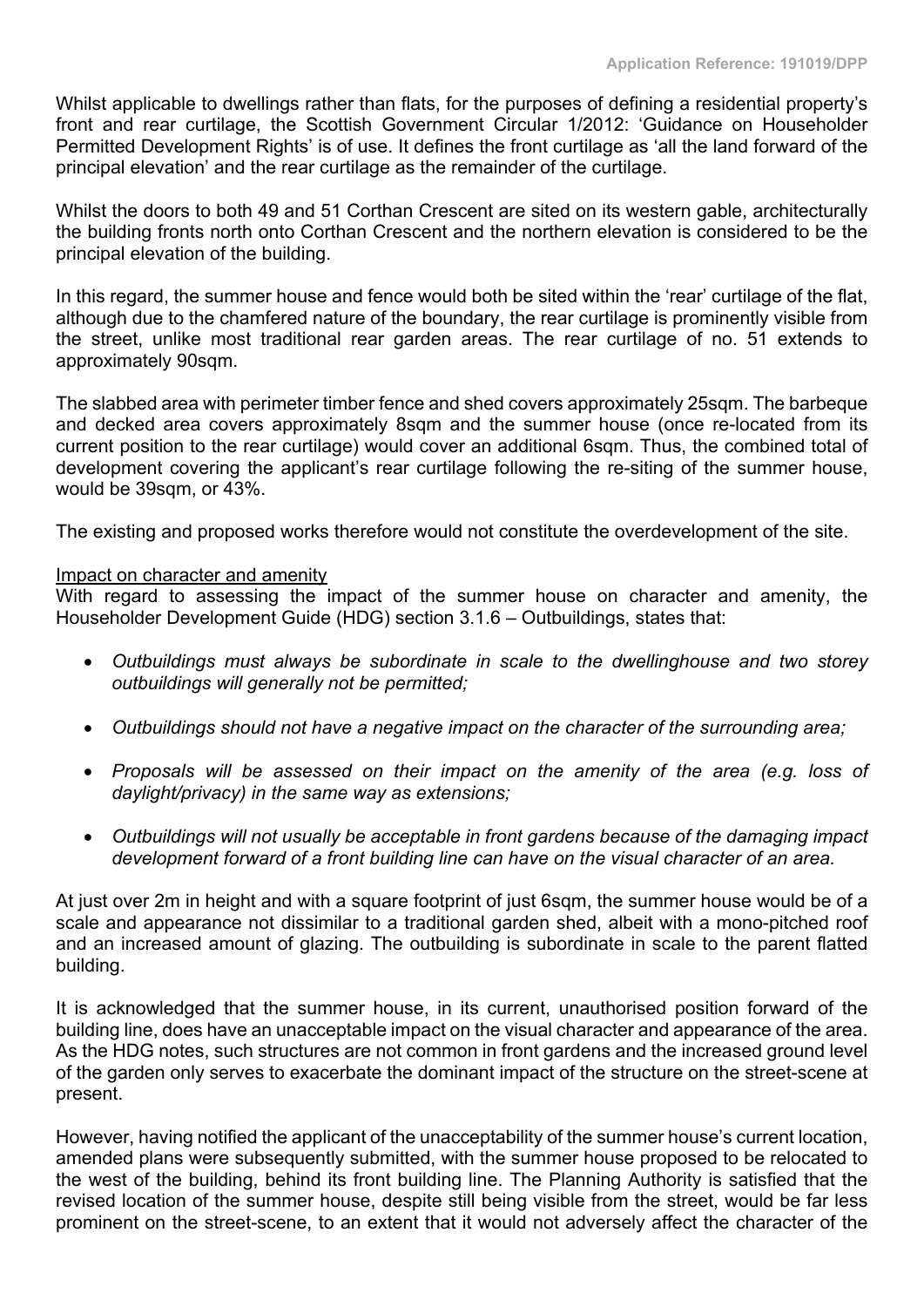area. The summer house would not only be set sufficiently far back from the street, but would also be afforded an element of natural screening by the existing shrubs and bushes in situ toward the front of the garden.

The summer house would not immediately overlook any private garden ground or the windows of any neighbouring properties. Further, its modest scale and siting would also ensure that it would not have any impact on neighbouring properties in terms of daylight or sunlight receipt.

Although the HDG does not have any specific guidance on fences, walls and other boundary treatments, the general principles of protecting character and amenity are the same as for outbuildings. In this regard, the timber fence that has been erected to the rear of the decked area is situated further back into the plot than the summer house, is of a typical size and appearance for a residential fence and it is considered that it does not affect the character of the area, nor the amenity of any neighbouring properties.

#### Open Space

The application relates to development ancillary to the ongoing residential use of the property and involves works to a private residential curtilage. No public open space is affected by the works.

#### Supplementary guidance

As noted above, the proposed works are considered to comply with the relevant supplementary guidance contained within the Council's Householder Development Guide. No other supplementary guidance is considered to be relevant in this instance.

Thus, for the aforementioned reasons, the proposed works are considered to comply with the criteria for householder development as set out in Policy H1 and the Householder Development Guide supplementary guidance. The proposed works would be of a suitable design, scale and siting for their context, in accordance with Policy D1.

## **Concerns raised by objectors**

The concerns raised by objectors are addressed as follows:

#### The fence and summer house detract from the character and appearance of the street

*The Planning Authority concur that the summer house, as built, does indeed detract from the character and appearance of the street, but considers that the revised location would be acceptable in this regard.*

#### The summer house is a distraction to drivers

*It is not considered that the summer house would act as a distraction to drivers. Nonetheless, the* revised location would see it set back from the street, in a less prominent location than at present.

## The placement of the summer house in front of the property does not fit in with the aesthetic of the area

*See aforementioned assessment.*

The fence erected appears to exceed 6 feet in height and is not sensitive to neighbouring properties *The plans submitted show the fence as 1.8m in height and the current application is assessed on that basis.*

## **Aberdeen City and Shire Strategic Development Plan (SDP)**